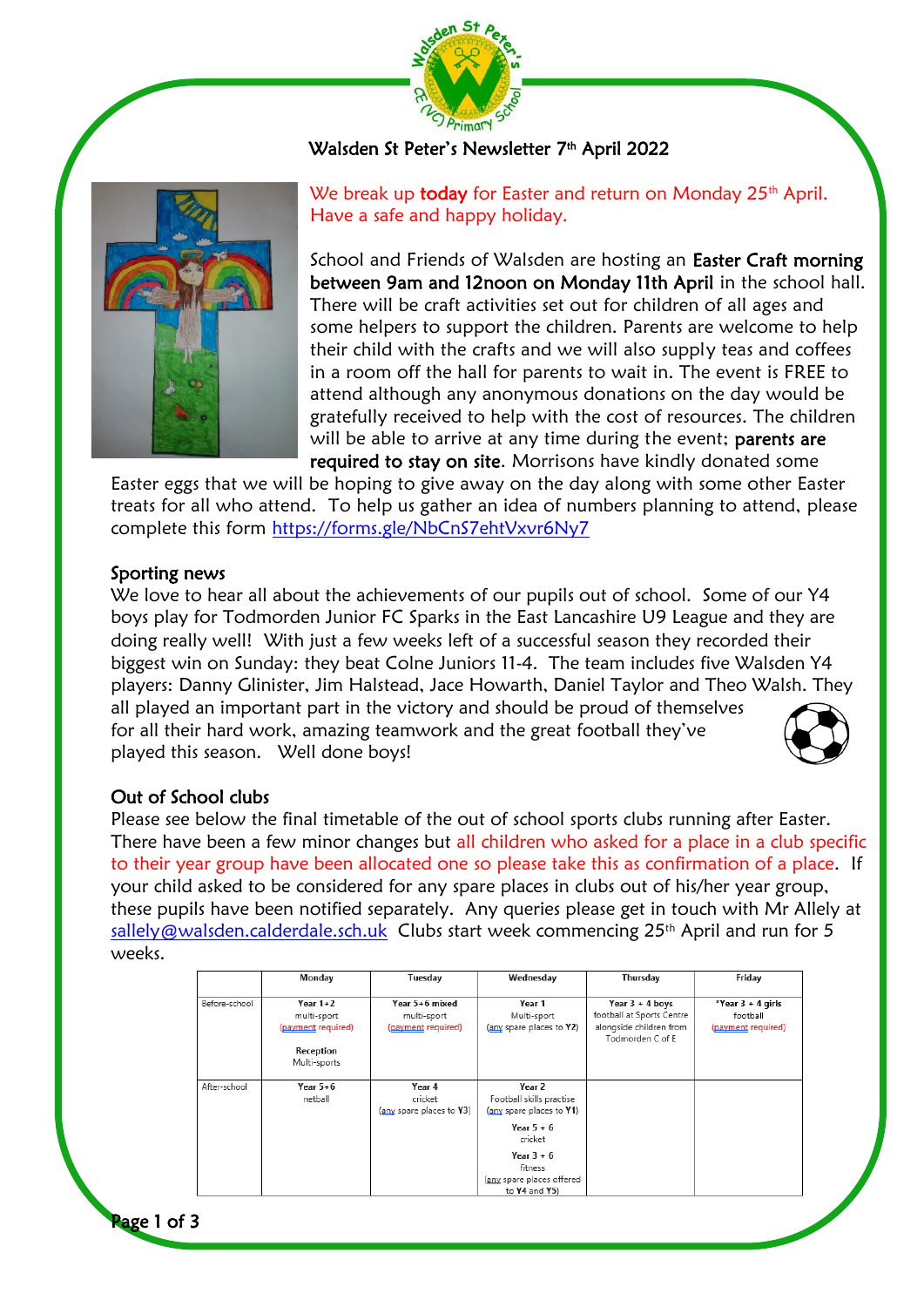## I FOW Walsden Easter Hunt - Saturday 16th and Sunday 17th April

Don't forget the Walsden Easter Hunt over Easter weekend – see attached flyer. Maps priced at £1 will be available between 11am



& 3pm from St Peter's Church (Saturday) and Walsden Village Stores (Sunday). Refreshments available throughout the weekend. Great fresh air fun for all the family; everyone welcome. You might even find a chocolate egg or two!

## Y1 spring walk

Y1 went on a local walk this week looking for evidence of spring - we think they found it!



## Poem of the Week

This week's poem was chosen by Y3 pupils Tristan and Glyn. "We like it because it's funny. We like how daft it is - you can't really flush a sofa down the toilet."

> We have a magic toilet. It makes things disappear. Just toss them in and flip the switch and — Presto! — they're not here.

We love our magic toilet. It's super fun to use. My brother flushed his baseball bat. My sister flushed her shoes.

The baby flushed her bottle. I flushed my radio. It's crazy how things vanish but we don't know where they go.

Our mother flushed the sofa. She flushed our camping tent. That's when I looked around and said, "T wonder where dad went?"

— Kenn Nesbitt



ś